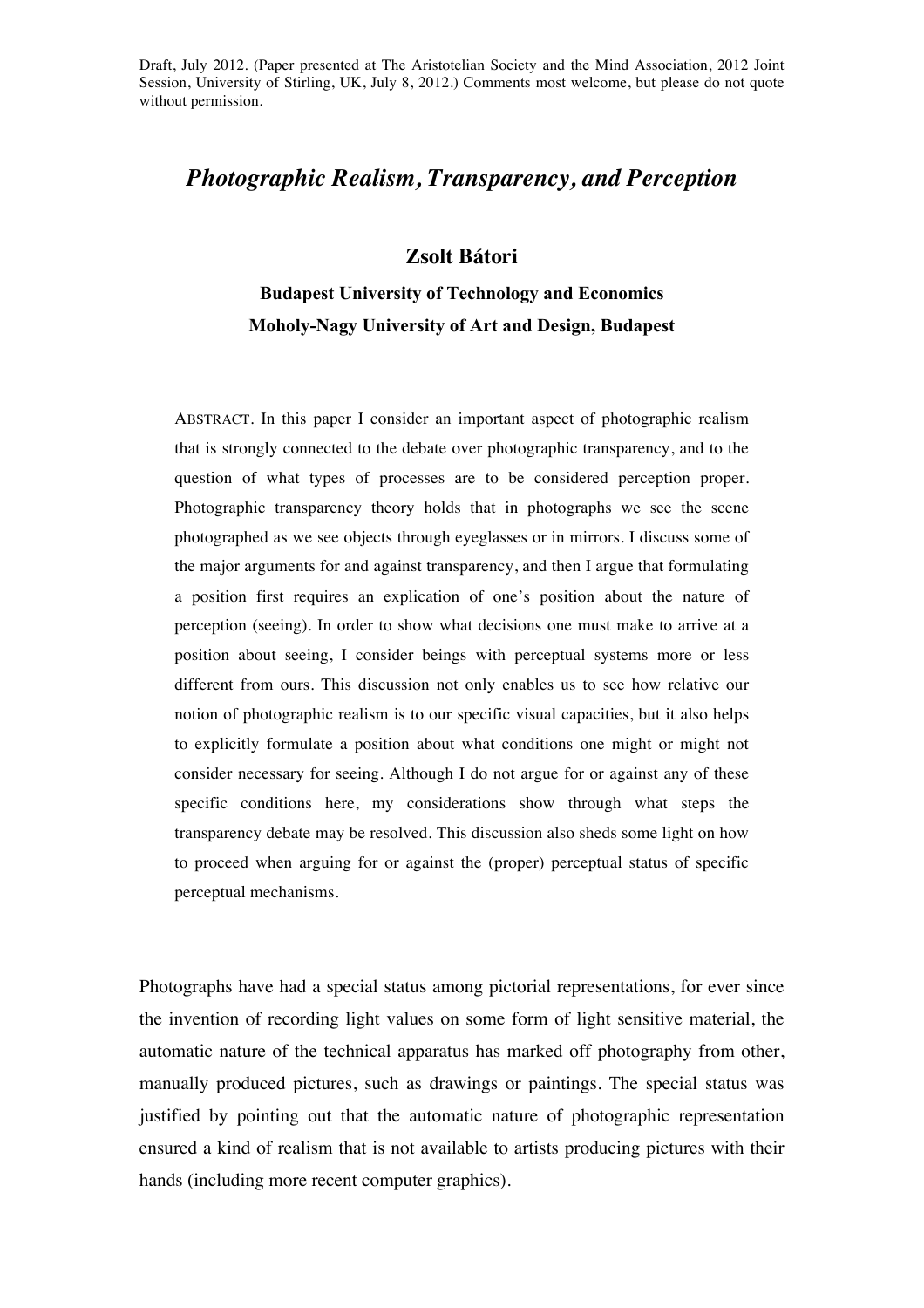Philosophical considerations about the nature of photographic images reached a point when the specific details of what we should understand by photographic realism (as opposed to realistic, even photorealistic paintings or drawings) lead to the explication of how perceiving photographs differs from perceiving manually produced pictures. Some argued that looking at photographs is more adequately understood as seeing the objects themselves than as looking at pictorial representations of objects. Kendall Walton most notably argued that photographic images are "transparent"; we see objects in photographs as we see them in mirrors or through eyeglasses.<sup>1</sup> Specifically, he suggested that "the viewer of a photograph sees, literally, the scene that was photographed"<sup>2</sup>.

Walton supported this position by arguing that our visual experience when looking at photographic images of objects and when looking at the objects themselves are the same kind of experiences, for the nature of the dependency relations determining our visual experiences in these cases are adequately analogous. The visual properties of the scene in a photograph are counterfactually dependent on the visual properties of the scene photographed. If the scene had different visual properties, then the scene in the photograph would also display different visual properties. This is exactly what characterizes our visual experience as well; if the scene we look at had different visual properties, then our visual experience would be accordingly different. Therefore, seeing and looking at photographs may be understood as visual experiences that are both counterfactually dependent on the visual properties of the scene. Drawings and paintings, on the other had, do not depend counterfactually on the visual properties of the scene, for it is an artistic choice to preserve counterfactual dependence. Certainly, artist may choose to preserve counterfactual dependence, but it still means that the visual properties of the painting or drawing depend on the mental states (beliefs, desires) and decisions of the artist, not directly on the visual properties of the scene.

In order to avoid problems arising from possible non-pictorial representations that are counterfactually dependent on a scene (for instance a verbal description produced by a computer program that is capable of analysing visual input and transforming the result of the analysis to a verbal description) the transparency condition may be supplemented with a further requirement when arguing that looking

  $<sup>1</sup>$  See Walton, 1984, 1986, 1997.</sup>

 $2$  Walton, 1984, p. 252.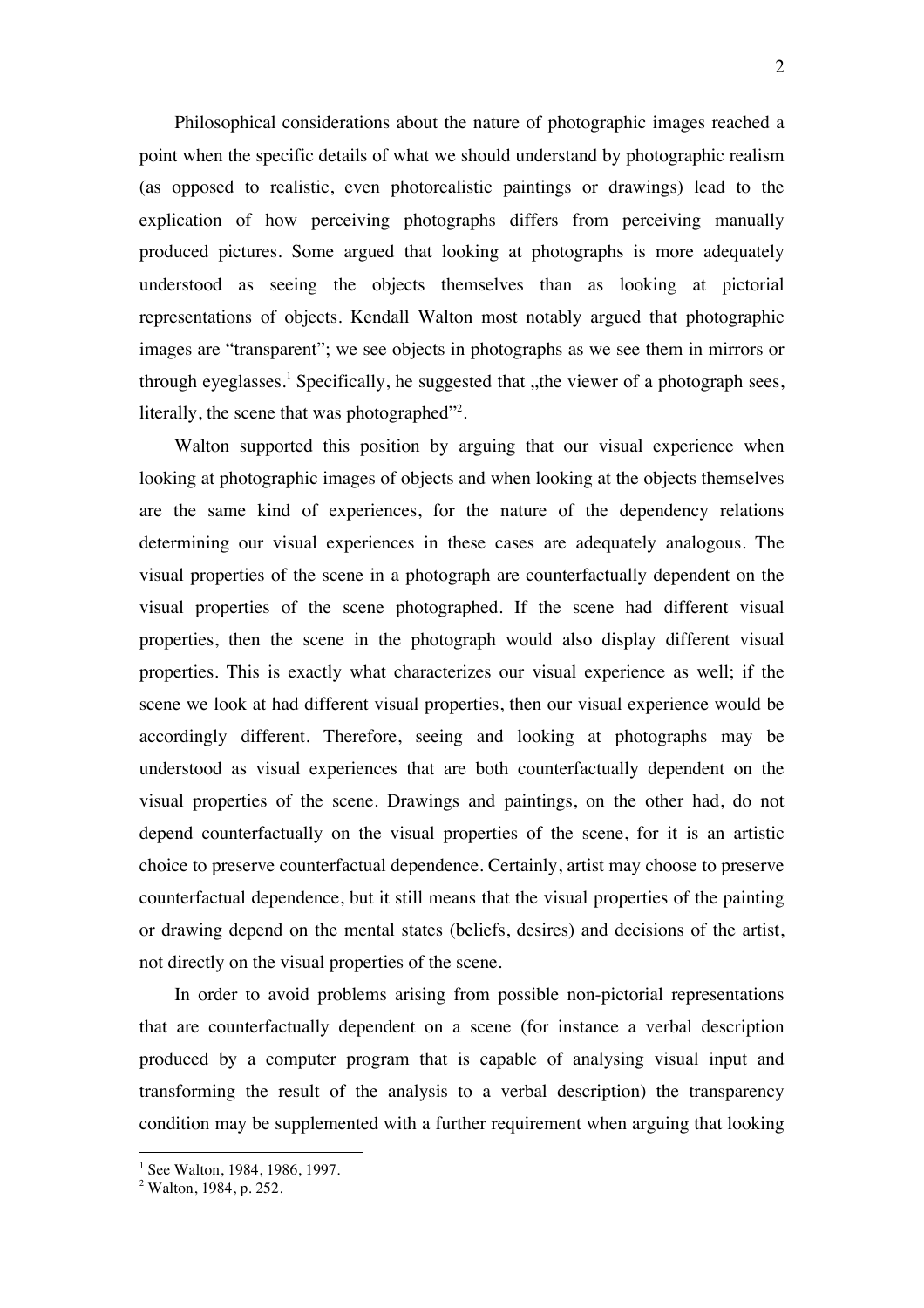at photographic images of objects is analogous to looking at the objects themselves. This is the requirement of preserving real visual similarity relations. Verbal descriptions, even if they are counterfactually dependent on the scene, do not preserve real similarity relations (they do not look like the scene), but photographs  $do^3$  In order to maintain that looking at photographs of objects constitutes looking at the objects themselves, photographic transparency theorists may conclude that photographic images are transparent and they also preserve real similarity relations, therefore looking at photographs of objects is adequately analogous with looking at the objects themselves. This is, indeed, Walton's position.

Several objections were raised against the transparency theory, but here I will only consider two of them, pertaining to what is argued or assumed to be perception proper. First, it was argued that the transparency theory entails that photographs are not representations, because the theory maintains that through photographs we see the objects themselves, not their representations.<sup>4</sup> Walton responded to this objection by arguing that photographs are "transparent representations", which means that they enable us to indirectly see the objects themselves.<sup>5</sup> Second, it was also argued that photographs do not provide us with "egocentric information" about the scene we look at; in case of ordinary seeing we can orient our bodies with respect to the spatial location of the objects we can see, but we obviously cannot do that when we look at photographs.<sup>6</sup> Walton, however, suggested that a confusing array of mirrors may also deprive us from egocentric information, therefore, if we accept that looking at objects in mirrors is still (indirect) seeing, then egocentric information is not a necessary condition, even if it is available to us in most cases we consider seeing.<sup>7</sup>

I think this debate is centred around the question of what constitutes perception proper (seeing), but without explicit arguments about what reasons we have to support the view that this or that aspect of our visual experience is a necessary condition of "real" seeing (seeing proper). In what follows I will not suggest a definition of seeing either in terms of necessary and sufficient conditions, but I want to shed some lights on what decisions one must make before committing herself to a specific position concerning the status of photographs with respect to seeing.

 

<sup>3</sup> Walton 1984. See also Carroll, 1996; Currie, 1995.

<sup>4</sup> Carroll, 1995, 1996; Currie 1995.

<sup>5</sup> Walton 1997.

<sup>6</sup> Carroll, 1996; Currie, 1995.

<sup>7</sup> Walton 1997.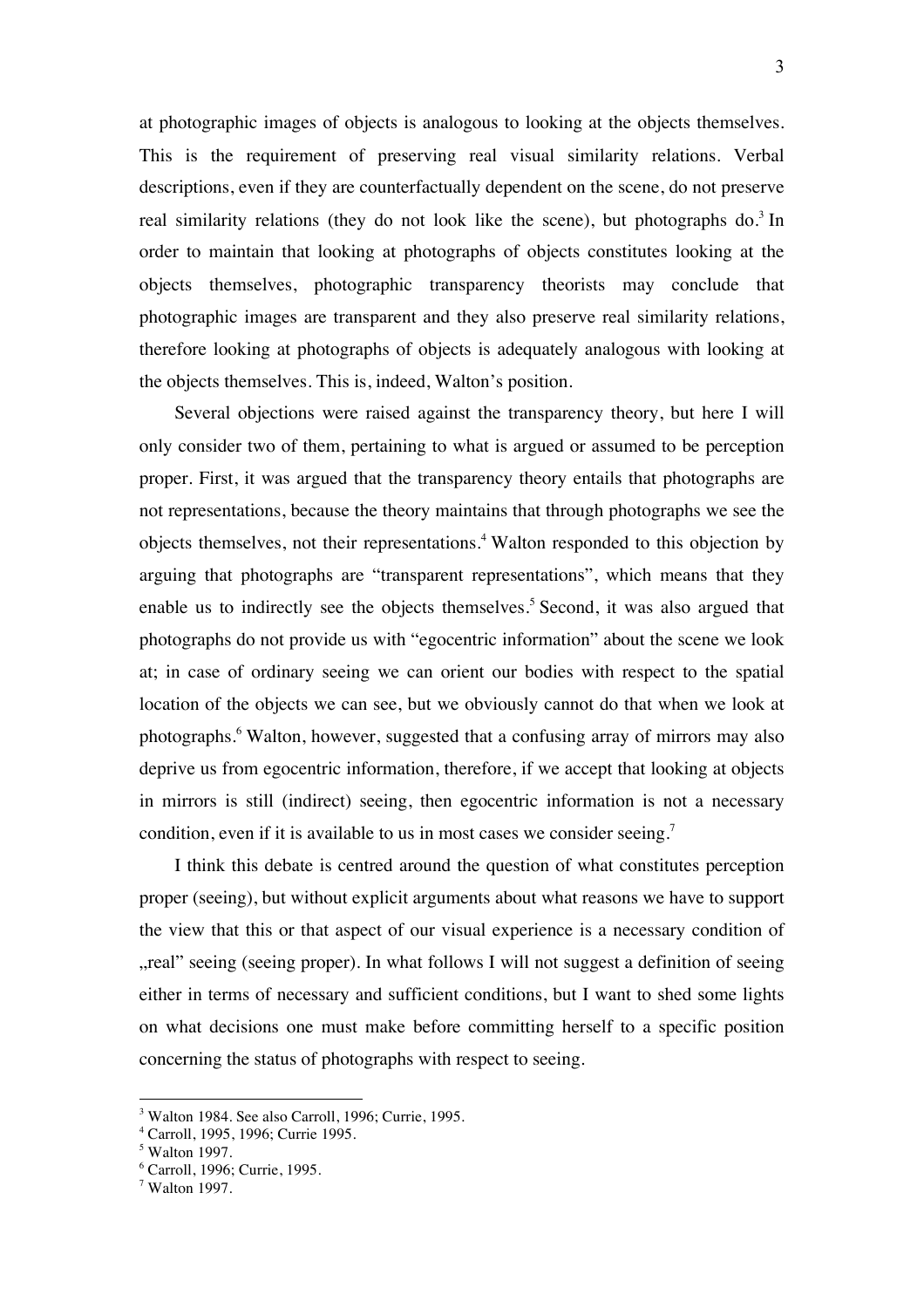Let me first consider two types of possible extra-terrestrial beings with abilities providing them with experiences that are functionally analogous to our vision: one that is fairly close to human visual experience, and another that diverges from human vision in a more radical way. Our first extra-terrestrial being is anatomically similar to us, but instead of having two eyes placed in their skull, they have twenty, one and a half meter long tentacles, each ending in an eyeball. The individual eyeballs work just like ours, with a retina. However, while our brain needs to process two (upside down) retinal images in order to provide us with a 3D visual experience, their brains need to work with twenty retinal images. When they look at a far away landscape, their visual experience is not radically different from ours, since in that case the one and a half meter long tentacles will not allow them to position their eyeballs in ways that would produce considerably different retinal images. (Our two retinal images are not much different either when looking at objects at a distance.) However, they are used to (from our perspective) a very unique visual experience when looking at smaller size objects around them. They can, for instance, look at a flower or a cat in their vicinity from a number of very different angles; they can look "around" objects by positioning their eyeballs around them. In that case their brains will process twenty different retinal images, a number of them radically different from each other, e.g., some retinal images about one side of the object, while others about the opposite side. We can hardly even imagine the subjective character of such a visual experience, because we are incapable of having anything like that. We do not have twenty eyeballs on tentacles, and we do not have a brain that would process twenty retinal images.

Our second possible creature simply has a perceptual ability based on a sophisticated organ emitting and processing ultrasound. These intelligent bats have no organs similar to our eyeballs, but their experience based on their ultrasound emitting and processing organ functionally is not much different from ours. When asked to describe a scene verbally, they would give descriptions that are very similar to the ones we would give when looking at the same scene.

Notice that in both cases photography would be a very different practice from what we do. Our tentacle-eyed friends might not consider our 2D photographs very adequate. We can easily process perspective in 2D photographs, because it is not radically different from our 3D visual experience. (3D photography and 3D movies are interesting, they become popular from time to time, but we are also pleased with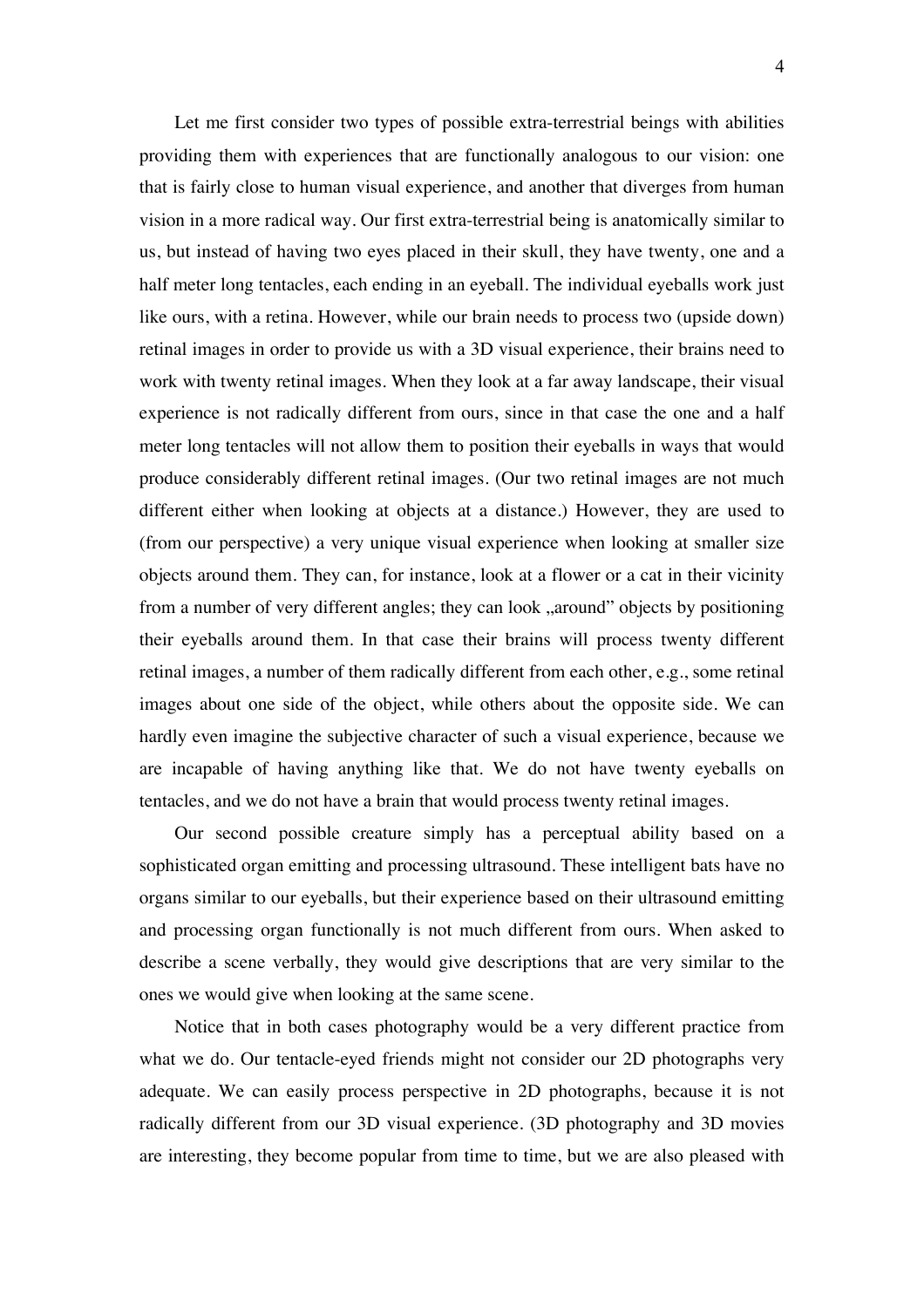2D photographs and movies). The tentacle-eyed creatures, however, might consider our photographs very deprived representations, for they are used to visual experiences arising from looking "around" objects by positioning their tentacle-enabled eyes around the object they want to look at. They may then use cameras to photograph objects around, and they could look at a number (at most twenty) of the photographs in order to experience the photographic representation of the object in a way that is more similar or adequate to their ordinary visual experience. Their photography exhibitions would be very interesting, indeed; some "single" photographic works might consist of twenty photographs to be looked at (at the same time). Our intelligent bats, of course, would not use cameras. They might use tape recorders, which – after recording the ultrasound reflected from the objects recorded – would enable them to replay and experience the recorded ultrasound, so that they may recognize the ultrasonic properties of the object. Nevertheless, they would recognize the recording of their cars, faces of loved ones, cats, etc. just as we recognize their photographic images.

The unique perceptual abilities and photographic or recording practices of these creatures may help us now consider what decisions we must make before arguing for or against the position that photographic images enable us to perceive (see) the scene photographed. Before turning to the considerations based on these examples, however, I will first address the question concerning the seeing pictorial representation *versus* seeing proper objection (the first objection against transparency I considered above). It is not clear why seeing proper cannot involve pictorial representations, for our retinal images are also precisely that; pictorial representations of the scene we look at. Should a tiny video camera be available (capable of outputting the proper signals for the optic nerve) as a prosthetic device for the blind (due to dysfunctional eyeball), the visual experience (including egocentric information) would be identical to the one people with fully functional eyeballs and visual system have. The objections against transparency theory provide nothing to disqualify such a system from enabling seeing proper, for replacing the retinal image with a photographic image is merely replacing one pictorial representation of the scene with another.

Our intelligent bats do not have eyeballs, and their brains do not process retinal images. Nevertheless, their perceptual system is perception proper in terms of being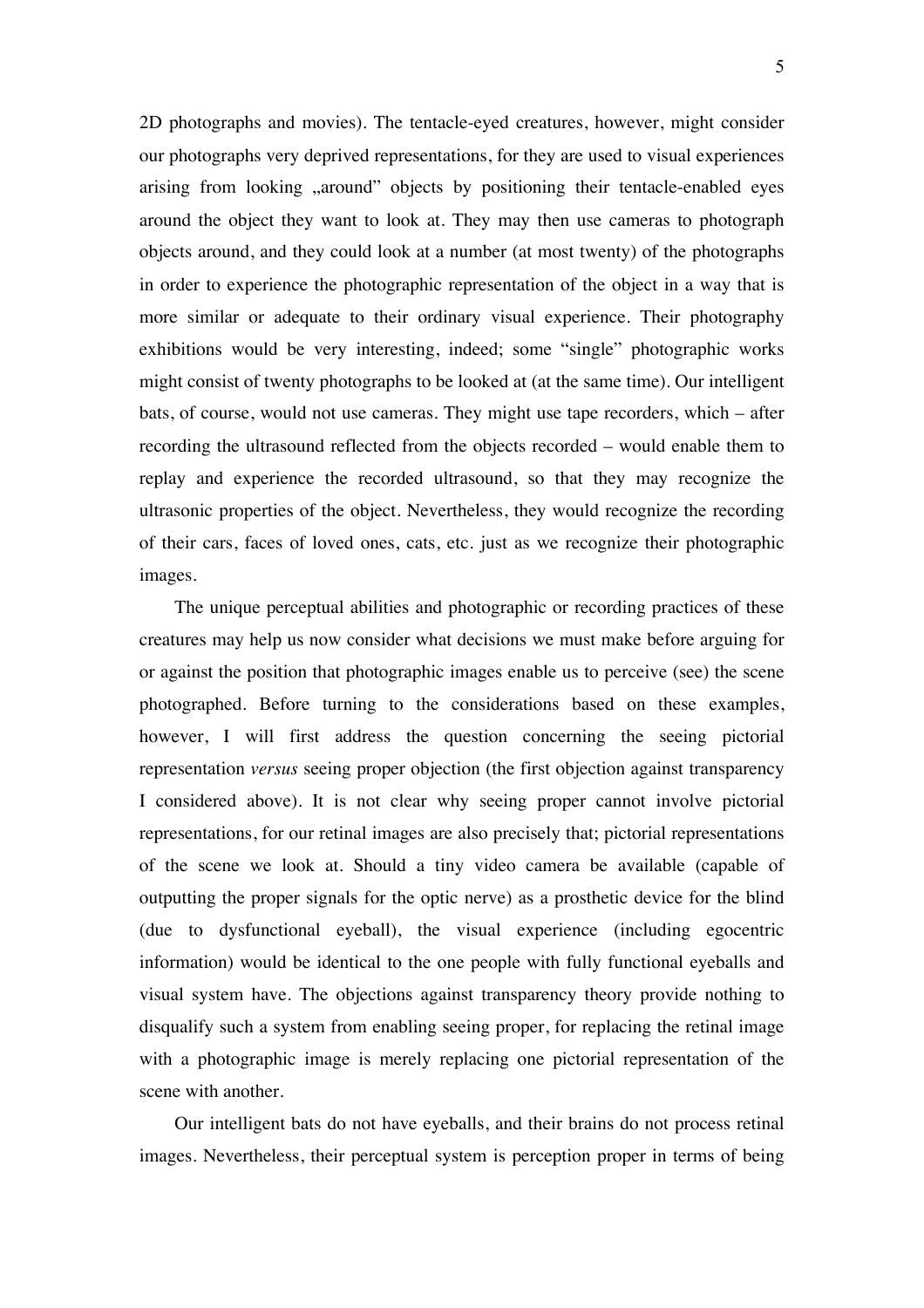functionally equivalent with our seeing. Arguing that they do not see means that one has committed herself to a definition of seeing that is exclusively based on eyeballs and retinal images. It is a further question whether that position would include the video prostatic eye mentioned above as seeing. The tentacle-eyed creatures do have eyeballs and they do process retinal images. It is not clear, however, that egocentric information would be as readily and automatically available to them as it is available to us, for the spatial placement of their eyeballs (in the three-meter range allowed by their tentacles) might not always entail the immediate awareness of the location of their bodies with respect to the object seen. When looking around a cat, they may rather concentrate on how the cat looks like, and the visual experience (coming from all twenty directions around the cat) may not readily include egocentric information with respect to the cat. Therefore, although it seems that we have reasons for considering the ability to provide us with egocentric information a necessary condition for *human* vision<sup>8</sup>, there might be proper visual experiences without necessarily including egocentric information all the time.

The decisions one must make before arguing that looking at photographic images is or is not seeing the scene that was photographed are the following. First, one must decide if seeing proper is restricted to processing light values (creatures with organs processing ultrasound can have functionally equivalent abilities to our seeing). Second, one must decide, if a tentacle-eyed type of creature (not *always* having egocentric information automatically) would see or not. (If the answer is yes, then even egocentric information is not a necessary condition of seeing proper.) Third, one must decide if replacing the retinal images with images provided by a video-based prosthetic device will entail that people with such devices would not see. Some of these decisions might be easier to make, others need more considerations and arguments. Nevertheless, a position concerning the photographic transparency debate seems to require these decisions first, if one wants to avoid basing her arguments on not fully explicated and argued for intuitions about perception (seeing) proper.

 

<sup>8</sup> Elsewhere (Bátori, 2011) I argued that although photographs may be considered transparent with respect to many properties of the objects photographed, they cannot be transparent with respect to egocentric information, because egocentric information is about a non-inferred relational property (location of our body relative to the objects seen) in case of human vision.